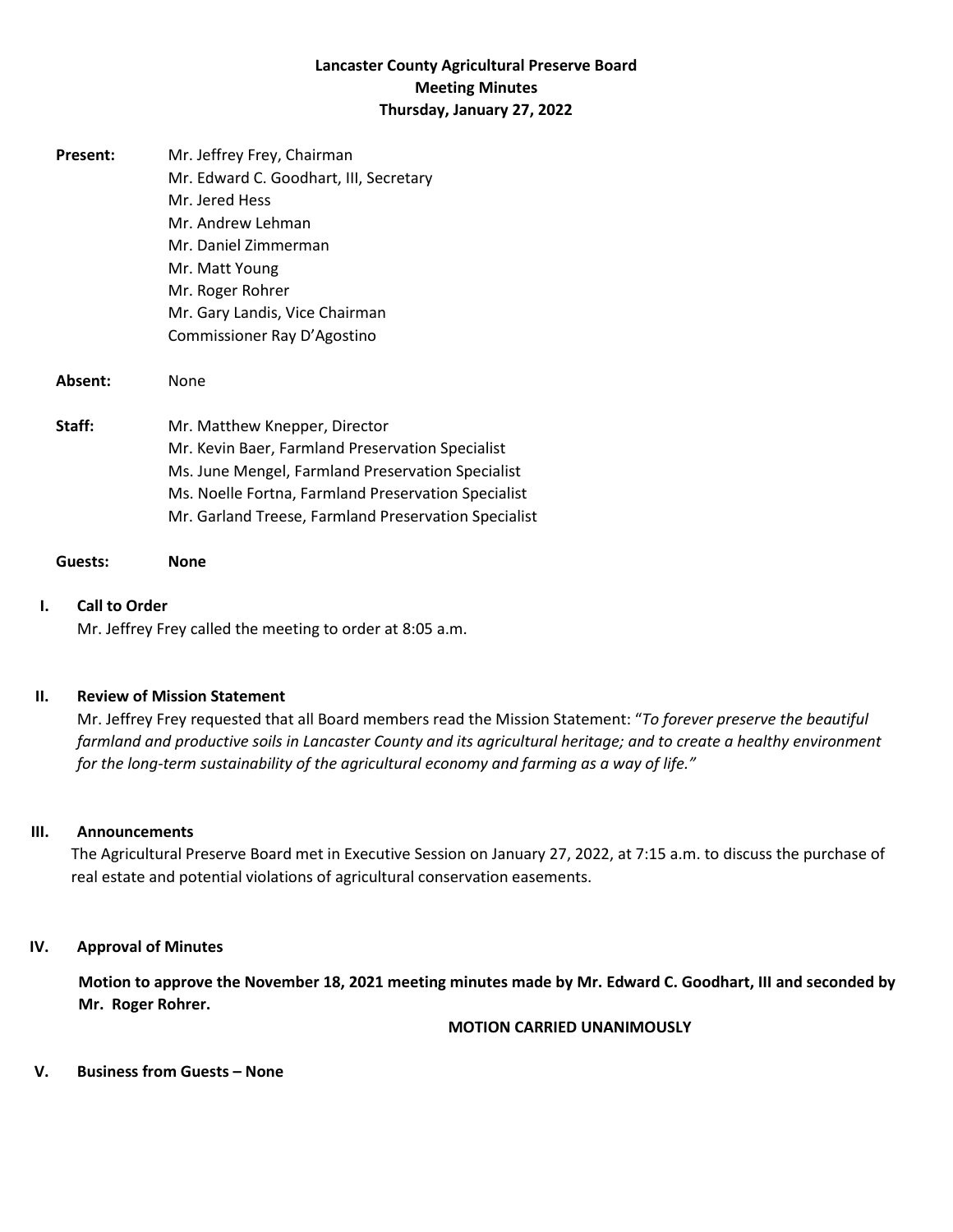#### **VI. New Business**

## **A. Requests for Subdivision/Land Development**

Mr. Welsey Funk, owner of a 66-acre farm subject to an Agricultural Conservation Easement in Manor Township contacted Mr. Kevin Baer to discuss a potential Lot Add-On to a parcel of farmland preserved by Lancaster Farmland Trust (LFT). Mr. Funk was informed that APB Lot Add-On guidelines require that the receiving parcel be preserved/subject to an Agricultural Conservation Easement held by the APB or APB & LFT jointly.

A proposal that meets APB Lot Add-On guidelines is possible, but would result in an odd and potentially problematic configuration. A more logical option would require a waiver from APB Lot Add-On guidelines. Specifically, Mr. Funk sought feedback on a Lot Add- to send 15 acres of his APB preserved farm to an adjacent parcel of land currently subject to an LFT Conservation Easement. That same parcel also includes 19 acres of unpreserved land (acquired after LFT preservation) that is not adjacent to the 15 acres considered for Lot Add-On. The recipient of Lot Add-On is willing to preserve the 19 acres with APB at a 50%, bargain sale and may be willing relinquish the additional permitted residential structure, and forego any future subdivision of the 19 acres from the remainder of the farm. This would create a parcel that would be subject to two APB Agricultural Conservation Easements and an LFT Agricultural Conservation Easement. There were also other conditions discussed.

The Board concurred with this concept and agreed to provide the landowner(s) with this direction.

Mr. Roger Rohrer abstained from discussion to avoid a potential conflict of interest as he is friends with one of the parties.

### **B. Requests for Rural Enterprise – No Rural Enterprises**

### **C. Board Reorganization**

Mr. Matt Knepper reviewed the upcoming Board positions that need to be filled, Chairman, Vice Chairman, and Secretary. The Board recognized and commented on the insight and value that the current members have brought to the positions in which they served. Motions were made with the following results:

**Motion to recommend the County Commissioners appoint Mr. Roger Rohrer as Chair made by Mr. Edward C. Goodhart, III and seconded by Mr. Jeffrey Frey with Commissioner D'Agostino abstaining.**

### **MOTION CARRIED UNANIMOUSLY**

**Motion to nominate Mr. Daniel Zimmerman for Vice Chair was made by Mr. Jeffrey Frey and seconded by Mr. Edward C. Goodhart, III.**

### **MOTION CARRIED UNANIMOUSLY**

**Motion to nominate Mr. Jeffrey Frey for Secretary was made by Mr. Edward C. Goodhart, III and seconded by Mr. Roger Rohrer.**

### **MOTION CARRIED UNANIMOUSLY**

### **D. Statement of Financial Interest**

Mr. Matthew Knepper reviewed the need for the Board members to complete the Statement of Financial Interest form that was provided in the packet that was mailed to their homes.